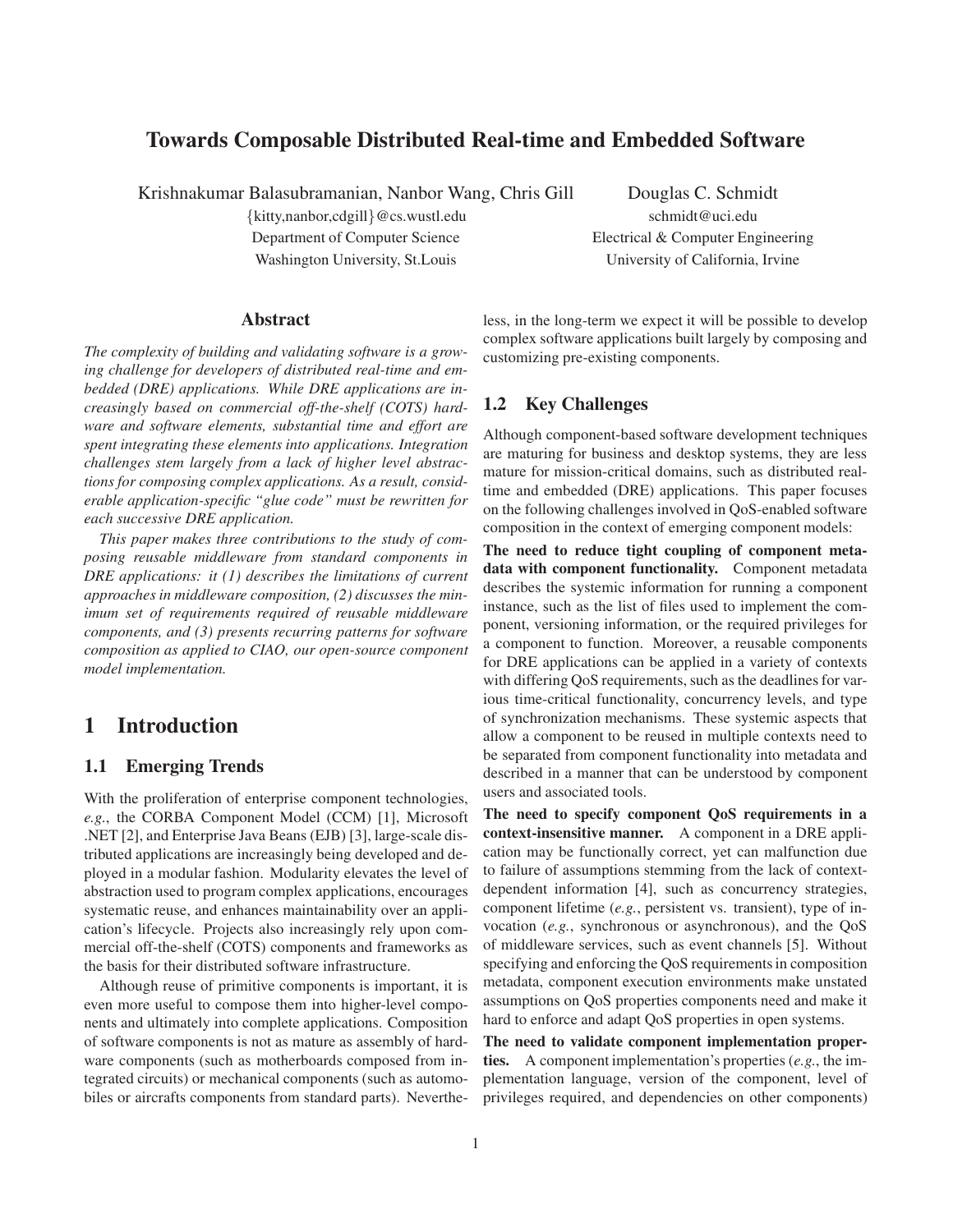must be validated. Validation is required for each individual component, as well as the application and system levels.

**The need to ensure seamless deployment of a complex software system.** To reduce the complexity of installing and maintaining complex applications, it is necessary that all the individual components be deployed using the same framework and follow the same guidelines. If each individual component needs a different mechanism for deployment, the costs of maintenance outweigh the advantages gained by developing applications in a component oriented fashion. It is also hard to track the dependencies of components upon other components and ensure that inter-dependent components are initialized in a particular order. To ease this task, components need to be packaged as a hierarchy that provides various information about the related components and captures dependencies present in component initialization and deployment. This packaging is necessary so that the deployment process can be automated, or at least controlled by an administrator.

### **1.3 Solution Approach**

This paper describes how we address the challenges outlined in Section 1.2 in the implementation of Component-Integrated ACE ORB (CIAO), which is an extention to the CORBA Component Model (CCM) [1], as follows:

**Reduced coupling by separating metadata from functionality.** CCM specifies and CIAO implements a framework based on *eXtensible Markup Language* (XML) [6] mechanisms to define the grammar for describing component features. Our XML-based approach to describing component properties and systemic metadata makes components amenable to composition from (1) independent portions of a larger application and (2) future applications that can parse XML. This approach helps to decouple the functional aspects of a component-based application from the underlying QoS aspects and configuration details, thereby increasing composition flexibility and systematic reuse. In the CIAO project, we specify metadata for components via XML, using its contentagnostic metalanguage properties to express QoS configuration templates and conforming configuration files. Section 4.1 describes how we decouple metadata from functionality in CIAO.

**Context-insensitive specification of QoS requirements.** In CIAO, a component's dependencies are specified explicitly using metadata present with each component, thereby reducing the amount of implicit contextual information. This design helps make the implementation assumptions explicit, thereby ensuring that the environment in which the component executes can either satisfy the assumptions or fail gracefully. CIAO extends CCM XML Document Type Definitions (DTDs) to declare critical QoS parameters of componentbased DRE applications and to specify properties of components defined by the CCM. There is considerable flexibility in specification of QoS requirements so that the requirements make sense from the perspective of a component, as well as from the end-to-end perspective needed for configuring a complete application. Section 4.2 describes how we support context-insensitive specification of QoS requirements in CIAO.

**Validation of component configurations.** After component properties are specified, their configurations must be validated at deployment time. In the CIAO project, default attributes are generated by a component-enabled Component Implementation Definition Language (CIDL) compiler (Section 3.1) as part of the metadata for every component. These attributes can be modified or extended by users. XML DTDs can be used to (re)validate metadata attributes *before* components are deployed, thereby avoiding exceptions during run-time. In addition, CIAO provide methods to validate (1) configurations of components, (2) privileges of components, and (3) QoS properties of the system both during and after an application is composed from a set of component building blocks. Section 4.3 describes how we validate component configurations in CIAO.

**Component packaging and deployment.** After specification and validation, component implementations need to be packaged so that they can be deployed. Packaging involves grouping the component implementations – typically stored in dynamic link libraries (DLLs) – together with metadata that describes properties of each particular implementation. Packaged components are in "passive mode," *i.e.*, all their functionality is present, but they are inert. To perform their functions at run-time, components must be made "active," and inter-connections between components established. Deployment mechanisms are responsible for transitioning components from passive to active mode. Section 4.4 describes how component packaging and deployment is performed in CIAO.

# **2 Overview of Components and Component Models**

Some of the capabilities that are shared among most component models are as follows:

**Multiple views of a component:** Each component model specifies a set of interfaces that a component can export to its clients. These interfaces vary in the capabilities that they offer. It is therefore possible for a single component to play multiple roles to the component's clients at the same time. Moreover, a client can navigate from one view to another by using the introspection interfaces provided by the component.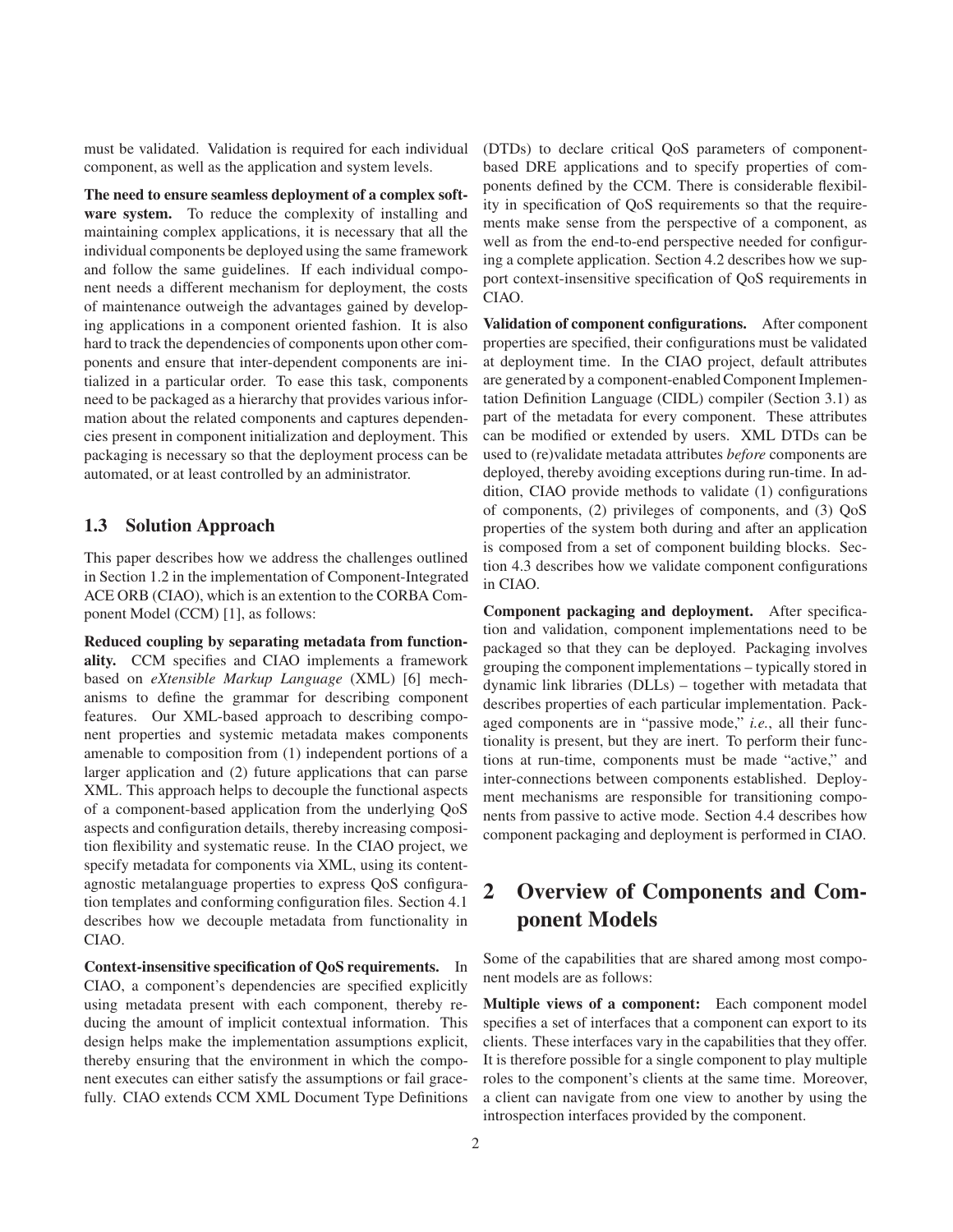**Execution environment:** Each component model defines an environment, known as a *container*, within which components can be instantiated and run. Containers shield components from low-level details of the underlying middleware. They are also responsible for locating and/or creating component instances, interconnecting components, and enforcing component policies, such as life-cycle, security, and persistence.

**Component identity:** Component models have mechanisms to identify their components uniquely. For example, .NET uses public key cryptography tokens to tag each component's interface and identify it uniquely across different software domains. EJB uses the Java Naming and Directory Interface (JNDI), which encapsulates low-level naming services such as LDAP, NIS, and DNS. EJB components are identified by hierarchical namespaces which use a directory naming scheme typically associated with an organization's Internet domain. The CCM uses DCE "universally unique ids" (UUIDs) to identify component implementations. Section 3 explains other capabilities that the CCM provides to identify components.

# **3 Overview of the CCM and CIAO**

## **3.1 Key Capabilities of the CCM**

The CORBA Component Model (CCM) is an Object Management Group (OMG) specification that standardizes the development of component-based applications in CORBA. Since the CCM uses CORBA's object model as its underlying object model, developers are not tied to any particular language or platform for their component implementations.



Figure 1: Key Elements in the CORBA Component Model

Key elements of the CCM include:

• **Component**, the basic building block used to encapsulate application functionality

- **ComponentHome**, a factory that creates and manages components
- **Container**, which provides components with an abstraction of the underlying middleware and regulate their shared access to the middleware infrastructure,
- **Component Implementation Framework**, which defines the programming model for constructing component implementations, using the Component Implementation Definition Language (CIDL) descriptions for automating generation of programming skeletons,
- **Component server**, which groups components and containers together to form an executable program.
- **ORB Services**, which provide common middleware services, such as events, security and persistence.

Figure 1 illustrates some of the above described elements. The remainder of this section explains why these elements are needed in the CCM by illustrating the key software development challenges they address.

#### **3.1.1 Reusing Commonality in Software Applications**

**Context:** A family of applications exhibiting commonality that can be refactored into reusable units, each of which offers specific functionality.

**Problem:** If application software is implemented in a monolithic fashion, it is hard to identify and refactor common functionality among related applications. Choosing module boundaries is hard without appropriate abstractions for describing functionality. Lack of functional abstractions leads to unnecessary duplication across different modules and prevents systematic reuse.

**CCM Solution** → **Component:** Define a *component* abstraction that serves as the building block for the structure of software applications, as well as the candidate for demarcating modularity and functionality. The capabilities of a CCM component are defined using extensions to OMG's CORBA 2.x Interface Definition Language (IDL).

#### **3.1.2 Deoupling Components and Middleware**

**Context:** Development of component software relies on services provided by the middleware.

**Problem:** In earlier generation middleware based on object models, programmers were responsible for connecting to and configuring the policies of the underlying middleware. For example, before the advent of the CCM, CORBA developers had to explicitly bind to and configure the policies of middleware entities such as event channels and security services. These manual programming activities required developers to (re)write substantial amounts of "glue-code," which was often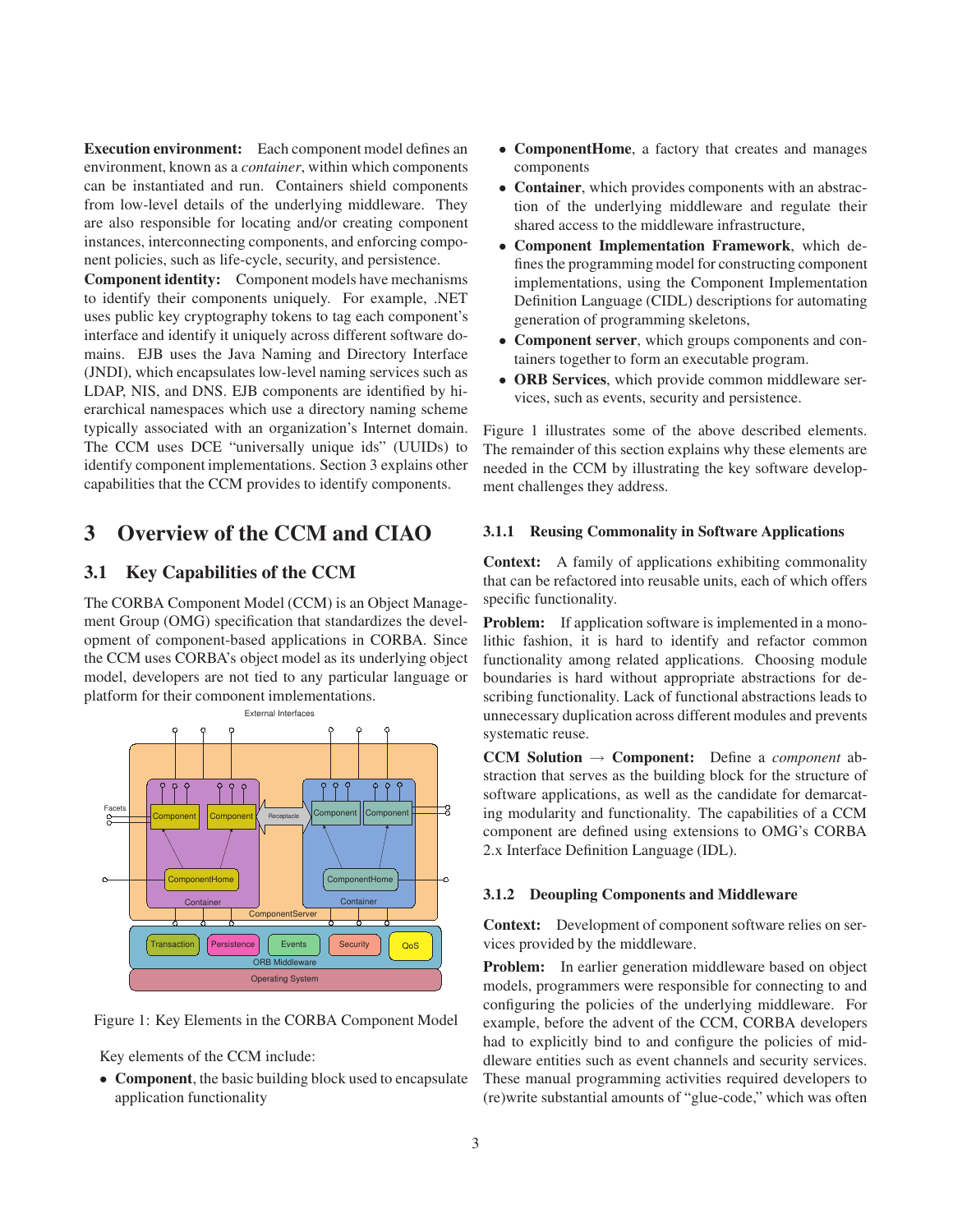larger than that required to use the functionality. These activities were error-prone since they required application developers to manage low-level details of the underlying middleware.

**CCM Solution** → **Containers:** The *container* abstraction provides the context in which components run. A container acts as a bridge between the low-level middleware and a component by interacting with underlying middlware based on the policies defined in the component. A container also provides an execution environment for components, *e.g.*, it defines interception points where various run-time policies such as security can be imposed and validated. Components can also use the capabilities provided by the containers to avoid undue dependence on the underlying middleware.

#### **3.1.3 Specifying Component Interconnections**

**Context:** A complex system consisting of individual components that must interoperate with each other at run-time.

**Problem:** A component can provide functionality at different granularities. In software developed using object models, a one-to-one association typically exists between an object and the roles played by the object *i.e.*, a user of an object either gets all the functionality and the artifacts of that functionality or nothing. In complex software applications, however, a one-to-one association of component and component roles can result in an unwieldy proliferation of interfaces that must be managed explicitly by client application developers.

**CCM Solution**  $\rightarrow$  **Ports:** Define a *port* abstraction that can expose multiple views of a component to clients, based on context and functionality. CCM ports define a set of connection points between components to expose various roles supported by a component interface. These port mechanisms specify the interaction model among interdependent components.

#### **3.1.4 Configuring Components**

**Context:** A system where a component needs to be configured differently depending on the context in which it is used.

**Problem:** As the number of component configuration parameters and options increase, it can become overwhelmingly complex to configure applications consisting of many individual components. The problem stems not only from the number of alternative combinations, but also from the disparate interfaces for modifying these configuration parameters. Object models have historically required application developers to write large amounts of "glue code" to interconnect and configure components. In addition to being tedious and errorprone, this coding process exposes the application developers to low-level details of the underlying middleware.

**CCM Solution**  $\rightarrow$  **Assembly:** Define an *assembly* abstraction to group components and characterize their metadata that describes the components present in the assembly. Each component's metadata in turn describes the features available in it (*i.e.*, properties) or the features that it requires (*i.e.*, a dependency). After an assembly is defined, the task of modifying the parameters need not involve writing glue code. Instead, metaprogramming techniques [7] can be applied to generate code to configure the component in a context-dependent fashion, due to the decoupling of the properties of components and the code needed to configure these properties in the components.

In CCM assemblies are defined using XML DTDs, which provide an implementation-independent mechanism for describing component properties. With the help of these XML DTD templates, it is possible to generate default configurations for CCM components. These configurations can preserve the required QoS properties [8] and establish the necessary configuration and interconnection among the components.

#### **3.1.5 Resolving Dependencies Automatically**

**Context:** Run-time deployment of distributed applications built using components as the core software building blocks.

**Problem:** Any non-trivial software system consists of components with various dependencies, such as reliance on specific other components, order of component initialization, or domain-specific requirements (*e.g.*, required sensor rate in the avionics domain [9]). Resolving these dependencies manually does not scale as the number of components in a system grows. Likewise, ignoring or underspecifying these dependencies can result in an unstable system if the system run-time assumes that components are independent and then instantiates them in an invalid order. For example, the wheels of a carrier-based fighter aircraft must open before the aircraft tries to land.

**CCM Solution** → **Deployment application:** Define a *deployment application* that is responsible for managing the dependencies among interdependent components. A deployment application can ensure that component interconnections are established correctly and in the right order by using metadata that capture these dependencies, along with information about the interconnections expressed via CCM ports.

#### **3.1.6 Evolving Component Software**

**Context:** Software applications that have been partitioned into many individual components.

**Problem:** Although partitioning a system into a collection of individual components avoids the many problems discussed in Section 3.1.1, it can be a maintenance problem. For example, the person-hours needed to evolve complex applications increases considerably as the number of individual components in a system increases. This problem is exacerbated by the fact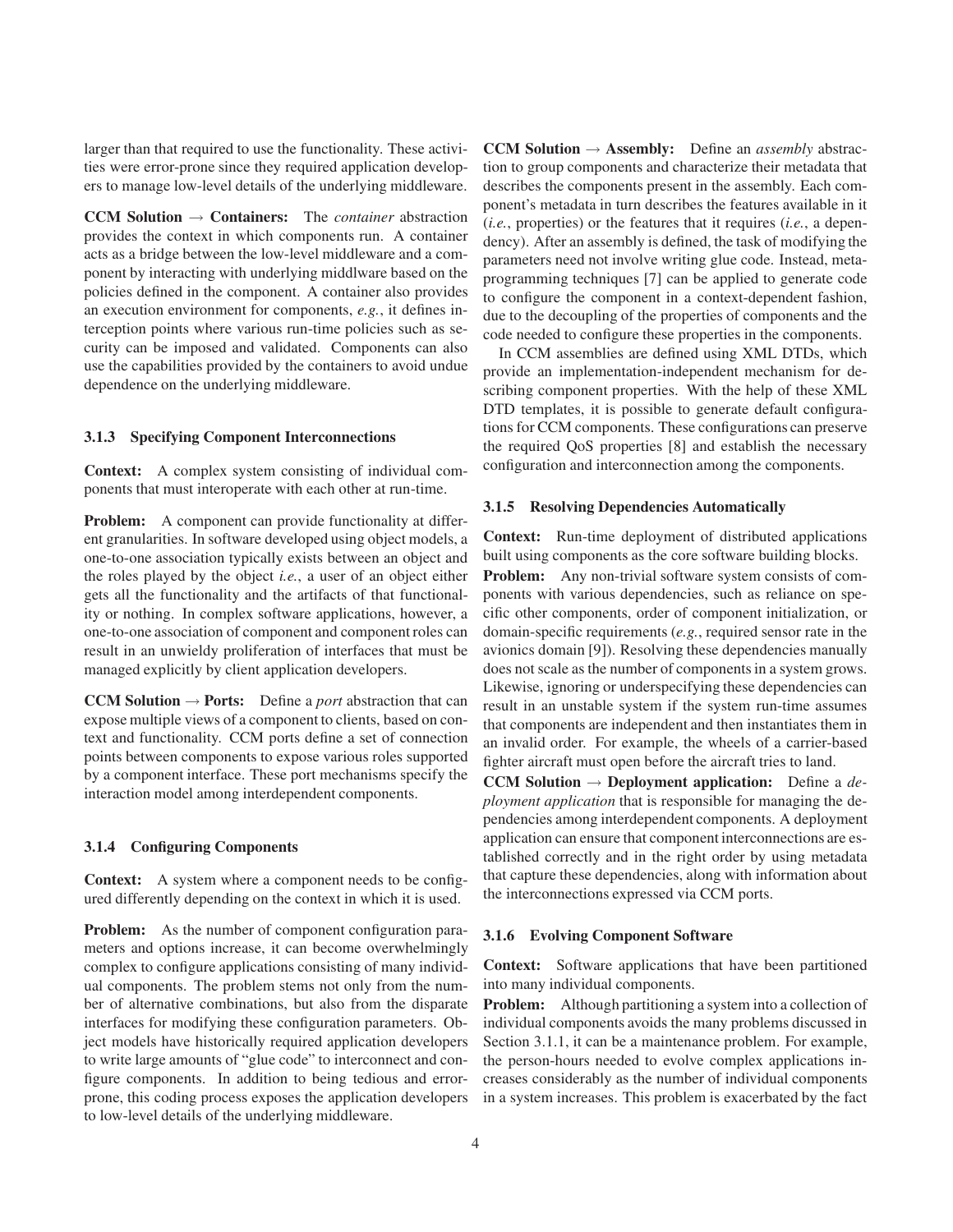that it is hard to determine the relationship between a component and its running context solely based on the presence of a component in a live system.

**CCM Solution** → **Component servers:** Define a *component server* abstraction responsible for aggregating the "physical" (*i.e.*, implementation of component instances) entities into "logical" (*i.e.*, functional) entities of a system. A component server is equivalent to a server process in an object model.

### **3.2 Key Capabilities of CIAO**

The *Component-Integrated ACE ORB* (CIAO) developed at Washington University, St. Louis extends the CCM. CIAO is designed to bring the component-oriented development paradigm to DRE application developers by abstracting DREcritical systemic aspects, such as real-time policies, as installable/configurable units. Promoting these DRE-critical aspects as first-class metadata disentangles the code that controls these systemic aspects from application logic. It also makes is easier to compose components into DRE applications flexibly. Since mechanisms to support various DRE-critical systemic aspects can be validated using tools that analyze and synthesize these aspects at a higher level of abstraction, CIAO also makes configuring and managing these aspects easier [10].

The CIAO implementation is based on TAO, our opensource, high-performance, highly configurable Real-time CORBA ORB that implements key patterns [11] to meet the demanding QoS requirements of distributed applications. CIAO enhances TAO to simplify the development of DRE applications by enabling developers to declaratively provision QoS policies end-to-end when assembling a system. Figure 2



Figure 2: **Key Elements in CIAO**

shows the key extensions to the CCM in CIAO, which include:

**Component assembly:** CIAO extends the notion of component assembly to include server-level QoS provisioning and implementations for required QoS supporting mechanisms. CIAO's extended assembly descriptor definition also enables specification of QoS provisioning to connect components.

**QoS-aware containers:** CIAO's QoS-aware containers provide a centralized interface for managing provisioned component QoS policies and interacting with QoS assurance mechanisms required by the QoS policies.

**QoS adaptation:** CIAO also supports installation of metaprogramming hooks, such as Portable Interceptor and smart proxies [7], which can be used to perform dynamic QoS provisioning behaviors that provision QoS resources and adapt applications to changes in system QoS.

Application developers can use CIAO to decouple QoS provisioning from component implementations and assemble a DRE application by composing and connecting application components, QoS specifications, and reusable QoS adaptation behaviors together. Section 4 describes how CIAO addresses the challenges of assembling and deploying components.

# **4 Addressing Key Design Challenges for Composable DRE Applications**

As described in Section 3, the CORBA Component Model (CCM) specifies the core infrastructure needed for component-based software development. That section also explains how the CCM provides capabilities that help them develop composable middleware and applications. The capabilities offered by the CCM, however, are targeted towards enterprise and desktop applications, which do not possess key challenges inherent to developing DRE applications.

To address the challenges in developing components for DRE applications effectively, we have extended the CCM specification in CIAO to allow specification of component properties that are critical to support DRE applications with stringent QoS requirements. Specifically, CIAO enhances the CCM to support static QoS provisioning, which allocates resources at various levels in a distributed system *a priori*. This capability is useful when DRE application components need to provide hard real-time guarantees or to simplify the specification of QoS as part of a large system. In CIAO, specification of static QoS provisioning is acheived via extensions to metadata using XML. Through these extensions, key QoS related properties of the TAO Real-time CORBA ORB are exposed to developers of DRE components and applications. The remainder of this section describes how CIAO addresses the challenges described in Section 1.2.

## **4.1 Reducing Coupling by Separating metadata from Functionality**

**Context.** Developing DRE middleware that have considerable amount of systemic metadata.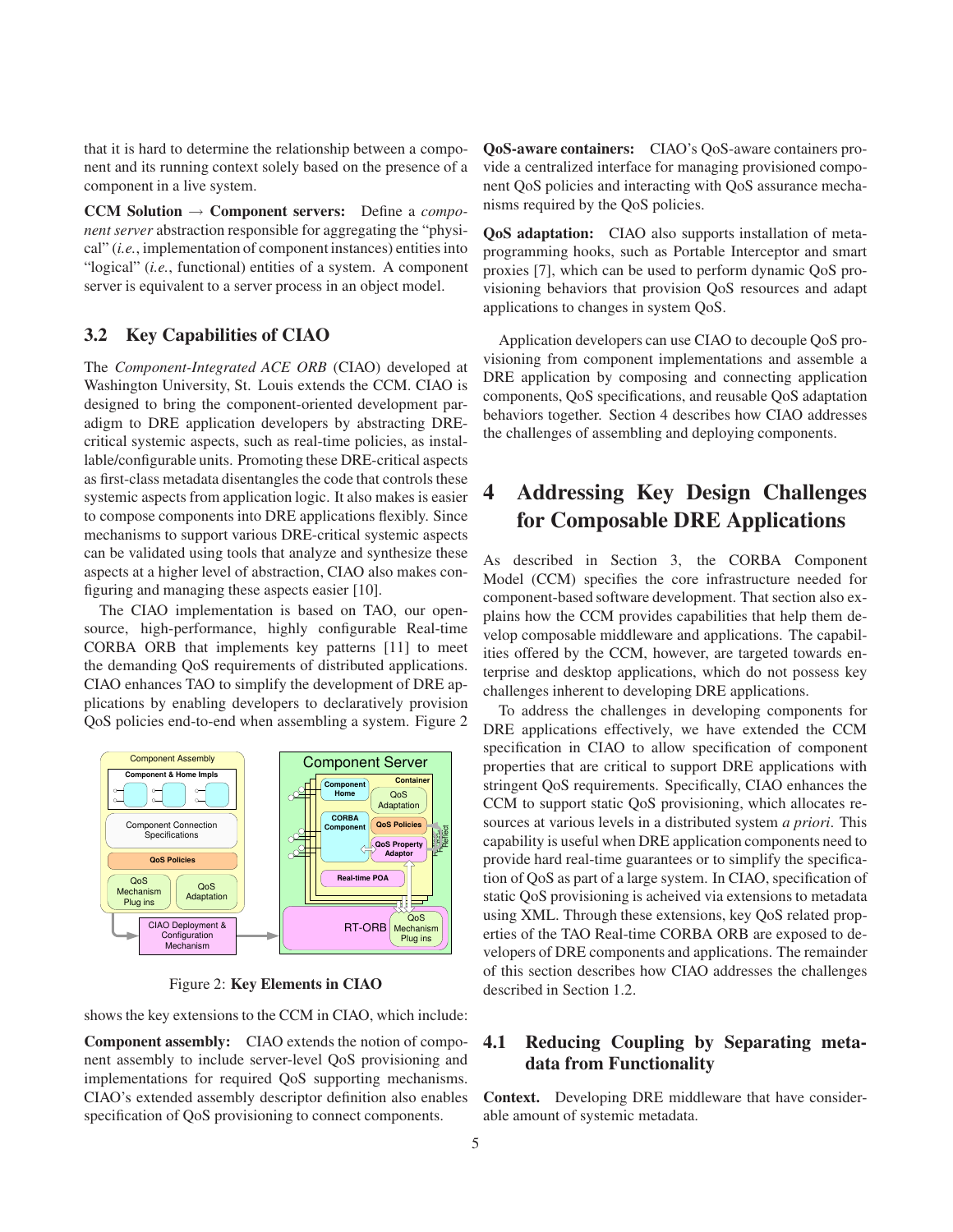**Problem.** DRE middleware has traditionally contained considerable metadata, *i.e.*, information that describes systemic characteristics. As identified in Section 1, these metadata do not implement application functionality *per se*. They are nevertheless important to the proper functioning of an application. There are two common problems with metadata: 1) tangling of metadata with component implementations leads to excessive coupling between the two and can impede application evolution, and 2) specifying metadata in an *ad hoc* manner prevents interaction with components developed using other non-compatible metadata specification mechanisms. Together, these two factors present the challenge that individual components may function satisfactorily, but the composition of these components into higher-level applications may not meet systemic QoS properties such as time and space constraints. This problem arises from freezing the interoperability options prematurely, *i.e.*, at the end of the component design cycle rather than during the application integration cycle.

**Solution** → **Use a meta-language,** *e.g.***, XML DTD, to describe metadata.** Describe component metadata separately from the implementation of the component functionality. The language used to define metadata should be extensible to allow the specification of metadata that is open-ended and subject to change. Designing a language for extensibility [12] involves tradeoffs (such as level of expressibility, ease of adding new features, and maintaining backward compatibility) that must be handled carefully. XML-based meta-language is used to describe DRE application metadata, while avoiding the effort required to design a full-fledged language. Using XML to specify component metadata enables designers and integrators of DRE applications to separate metadata from the component implementations, while also enabling the integration and composition of third-party code.

**Applying the solution in CIAO.** CIAO uses ACEXML, which is an open-source C++ library for parsing XML files. ACEXML provides an API based on the Simple API for XML (SAX) [13] to assist in handling XML used for the specification of metadata. There are two types of XML APIs: 1) tree-based APIs, which map an XML document into an internal tree structure and allow an application to navigate that tree, and 2) Event-based APIs like SAX, which report parsing events directly to an application via callbacks but do not usually build an internal tree. During deployment (Section 4.4) ACEXML reads the metadata from an assembly and uses it to validate (Section 4.3) the contents of the assembly. Since DRE applications often have stringent footprint requirements, they cannot afford to build the entire tree in memory. This problem is exacerbated if the amount of metadata becomes large, such as when metadata is auto-generated by componentaware IDL compilers. ACEXML is therefore based on SAX, and does not build the entire tree in memory.

## **4.2 Context-insensitive Specification of QoS Properties**

**Context.** Designing component-based DRE applications that rely on underlying middleware to provide multiple levels of QoS assurance to the application, including minimum/average/maximum latency and throughput guarantees, supported sensor rates, default number of network packets queued, maximum size of an allowed packet, and allowed minimum/average/maximum deadlines.

**Problem.** Building complex DRE applications exposes developers to variations in: 1) the implementation of QoS enabling mechanisms, such as scheduling algorithms, thread pools, connection pooling and caching and event demultiplexing provided by the underlying middleware, and 2) the number of such alternative QoS enabling mechanisms that are exposed to the user as configurable values. This variation can encourage developers to design applications that depend on some or all of the QoS enabling mechanisms outlined above to be provided by the underlying middleware and made available to the component. Critical QoS requirements may not be met when components are used in a scenario where such QoS enabling mechanisms are either unavailable or insufficient to satisfy the design assumptions. Depending on the criticality of the missed QoS property, there might be a localized malfunction or a failure of the entire application.

**Solution** → **Specify QoS properties in a context-insensitive fashion.** Identify properties of a component (*i.e.*, the set of configurable values) that when set in a particular fashion affect the state and hence the behavior of the component. Specify the properties such that the task of manipulating them is separate from the functionality of the component. Care should be taken to ensure that the amount of context-dependent assumptions is limited, and if present, the dependency on such assumptions are made explicit. It is also important that the specification of these QoS properties, makes it possible to fully exploit additional QoS capabilities, present in some but not all implementations of the underlying middleware.

In general, QoS properties should play a first-class role in the middleware typesystem and be associated with components explicitly. Doing so can also prevent errors during composition by recognizing mismatches in provided and required properties, as explained in Section 4.3. In the long run, standardizing common QoS properties of underlying middleware, from different vendors, is important to ensure interoperability, as well as to enhance the reuse of QoS-aware components.

**Applying the solution in CIAO.** CIAO extends the CCM *component property file* that specifies the QoS properties that are essential to static QoS provisioning, such as size of the input buffers to allocate, portion of the network bandwidth to reserve, and priority of the packets sent out by this component.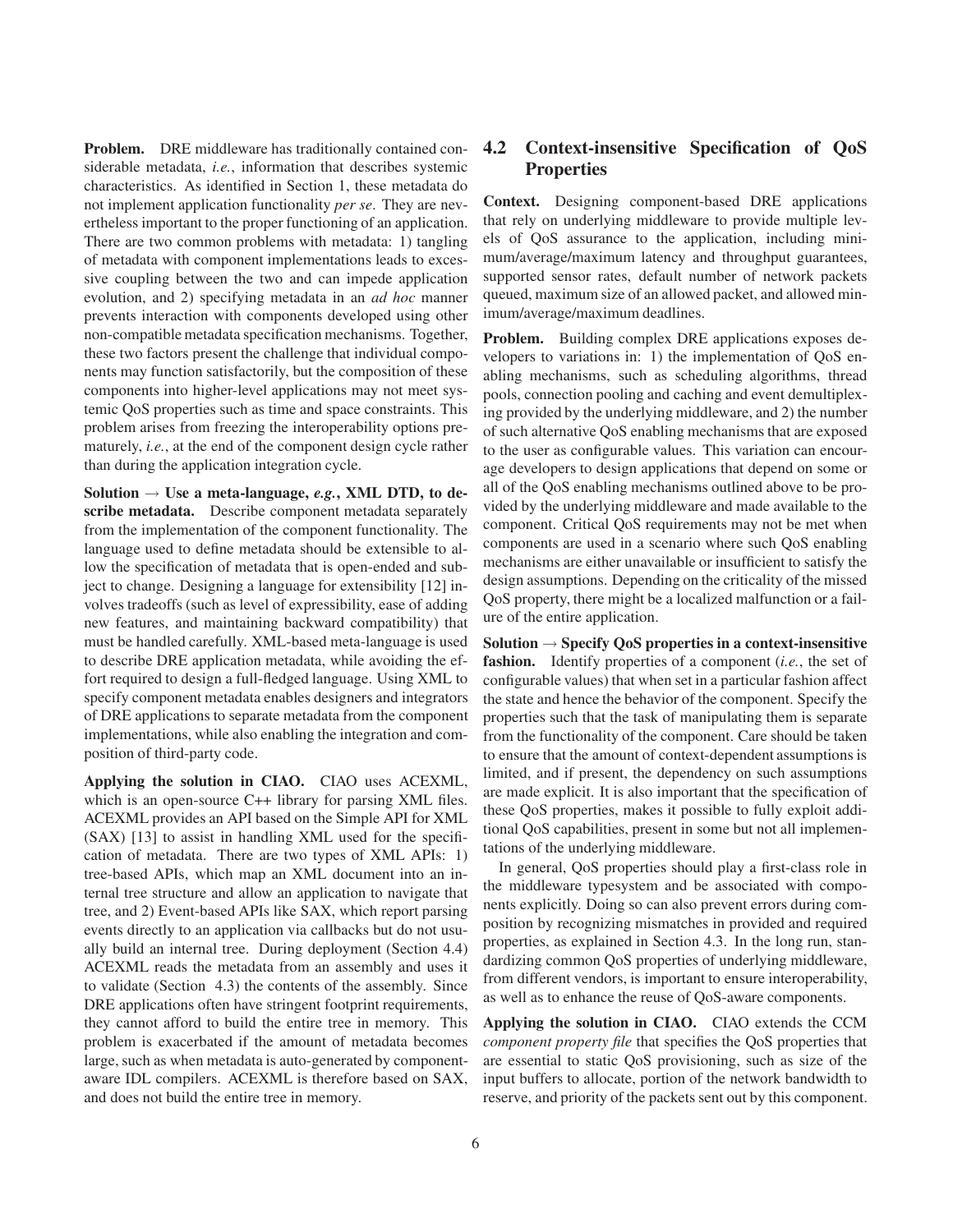Developers of components based on CIAO can use and configure these properties of the underlying middleware. They can also expose them to other components by defining a mapping between middleware and component properties.

The component property file is a XML-based vocabulary that is read at deployment time and used to configure the component. By explicitly specifying the properties and separating them from the component functionality, CIAO allows the context-insensitive specification of these properties. By removing the specification and manipulation of these properties from the functional properties of the component, CIAO also reduces the amount of tedious and error-prone glue-code that must be written to configure components.

### **4.3 Validation of Component Configurations**

**Context.** Integrating a complex DRE application from a set of generic and reusable COTS components.

**Problem.** Developers of reusable COTS components must validate that their implementations satisfy the intended functionality and QoS. A common validation procedure is blackbox or whitebox testing [14]. While this validation process yields readily available and tested components, the task of integrating these components and configuring them to customize an application is hard. In particular, manually integrating COTS components is error-prone since it involves 1) checking QoS properties of each individual component to ensure that the component satisfies local requirements and 2) ensuring that the overall system composed of these individual components satisfies the QoS guarantees.

**Solution** → **Validate component configurations.** Validate component configurations by checking the metadata associated with a component to ensure that the end-to-end requirements of the application match the capabilities offered by its constituent components. This validation process does not include mechanisms to check whether the functionality advertised by a component is indeed provided by the component. The topic of verifying semantics of a component [15] is vast and merits a detailed discussion [16] of its own.

Validation can be done by using XML-based descriptors, which contain metadata that describes the systemic properties of individual components, component packages, or component assemblies (Section 4.4). The formats of these descriptors are specified via a set of XML DTDs. Validation of metadata involves checking for conformance with the rules specified *a priori* in the DTD. However, this process is only effective when automated and not exposed to human errors. If validation is conducted during deployment (Section 4.4), it can avoid exception conditions after the application is deployed.

**Applying the solution in CIAO.** CIAO's implementation of the CCM CIDL compiler generates a default configuration for every component and hence a default descriptor. In many usecases, however, a descriptor may need to be modified and extended by component developers to better suit their requirements or to impose certain policies on components. After a default descriptor generated by the CIDL compiler is modified or extended by a developer (or if a descriptor is specified from scratch by a developer), it is essential to check if the descriptor still conforms to the descriptor's DTD. Descriptors are validated for conformance with their DTDs using the ACEXML library presented in Section 4.1, which provides a general-purpose tool to validate any XML DTD.

#### **4.4 Component Packaging and Deployment**

**Context.** Deploying a DRE application that is built from reusable COTS components.

**Problem.** In complex DRE applications, there may be hundreds or even thousands of these components. With so many components, it is hard to manage the application or to specify provsioning at the granularity of individual components. Furthermore, some QoS properties cross-cut component boundaries, so they must be handled at multiple levels of granularity. Supporting static provisioning of QoS therefore becomes harder in the presence of a large number of components.

**Solution** → **Use component assemblies** . Specify QoS properties at multiple levels of abstraction to support static provisioning of QoS in an end-to-end fashion. To support specification of QoS properties at multiple levels, component software needs to be packaged in a suitable hierarchical format. This format should also allow specification of QoS policies, which assist in overriding a particular property to maintain end-to-end guarantees. Policies are specified in conjunction to the specification of QoS properties. The levels of abstraction at which the QoS properties can be specified include: 1) the component software package, which contains one or more implementations of a component with an associated descriptor, and 2) the component assembly package, which contains a set of inter-dependent components and information that describes the dependencies between these components.

The use of XML for the descriptors at each level not only serves as a "glue-language" for composition, but also enables the development of value-added services, such as graphical user interface (GUI)- based packaging tools, that are independent of the components or the application.

**Applying the solution in CIAO.** In CIAO, a component software package is described by a *CORBA software descriptor* that captures the high-level details of components present in a software package, such as ownership information along with a list of implementations of components. Each implementation in turn describes features, such as type and version of of the OS and CPU, along with the type(s) of component present in the implementation.